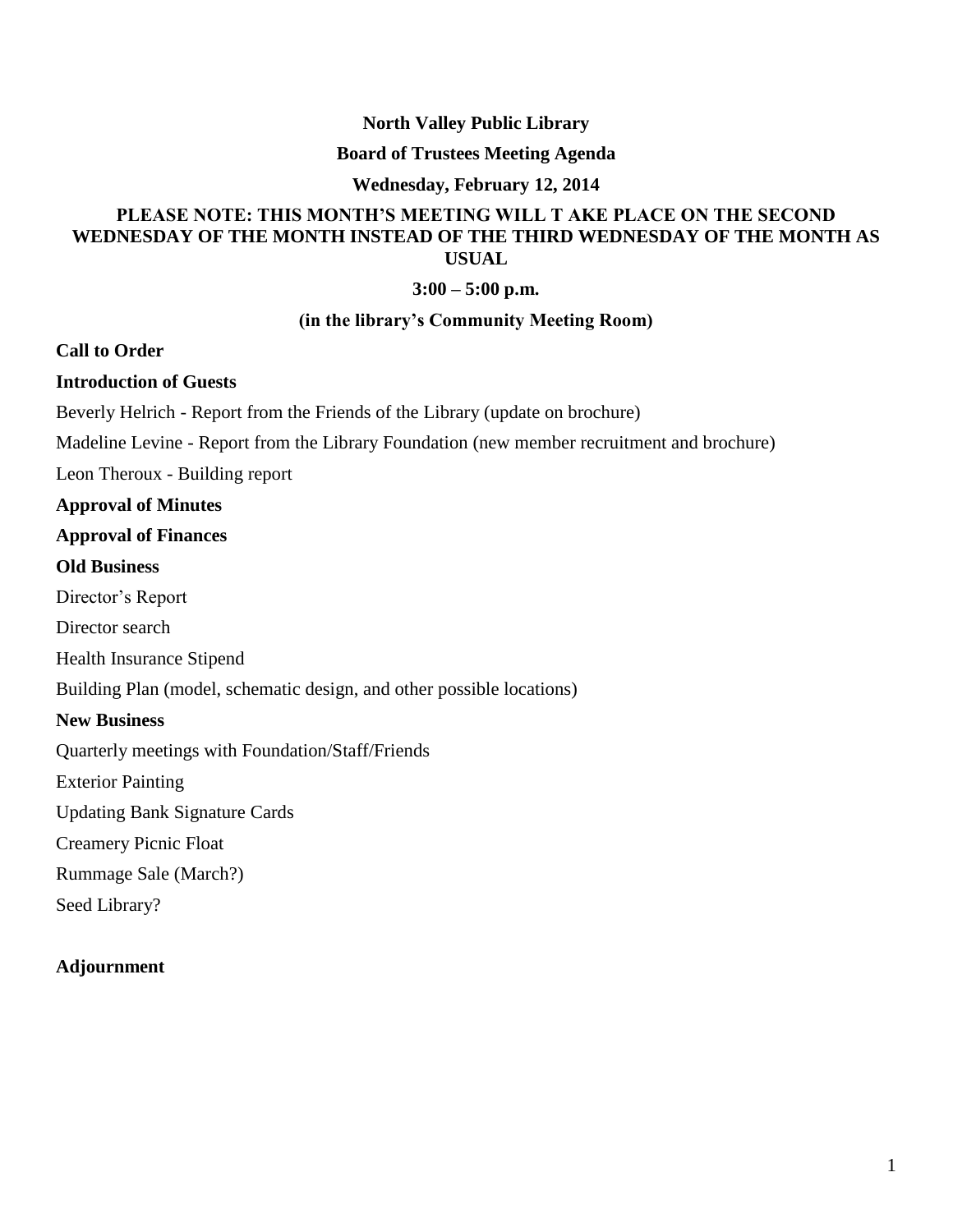# **North Valley Public Library**

# **Board of Trustees Meeting Minutes**

**Wednesday, January 15, 2014**

**FINAL AND APPROVED**

**Call to Order 3:03 PM in the library's Community Meeting Room Board Members present: Joanne Charbonneau, Chair of Trustees Ed Harrison, Trustee Victoria Howell, newly installed Trustee Alan Sponberg, Trustee Toba Winston, Trustee Renee McGrath,** Acting Library Director; ex officio **Guests:** Leon Theroux, Victoria Howell

Joanne introduced **Victoria Howell**, publisher of the Bitterroot Star newspaper, and nominated her to fill the remaining portion of David Anderson's term as Trustee. Victoria gave an account of her interest in the Library and the relevant experience she would bring to the position, after which a motion was introduced and seconded to make Victoria our new interim Trustee. Renee noted that the deadline to register with the Elections Commission is Feb. 20th.

# **Reports:**

**Friends:** Speaking for Beverly Helrich, Joanne reminded everyone of the **"Chocolate & Authors"** event scheduled for Feb. 21, noting that the Library would need to close at non to allow preparation time.

**Foundation:** Speaking for Madeline Levine, Alan reported that there has been some progress in sorting out the status of the brochure expenses and also in identifying potential new Trustees to fill out the terms of John Conlan and David Anderson, who have resigned. The Foundation has until April 15 to file the Annual Report identifying new Board members and officers.

**Maintenance:** Leon reported that all smoke alarms were now functional, and there was a discussion of how to improve heating in those portions of the building inadequately served by the present heating system. Renee presented Leon with an honorary Gold Library Card, noting his substantial on-going contributions and commitment to NVPL.

## **Approval of Minutes**

Minutes for the **Dec. 15th 2014 Meeting of the Board of Trustees** were briefly discussed and unanimously approved on a motion from Joanne seconded by Toba. Renee clarified that all minutes are posted on the Library website only after they have been approved by the full Board of Trustees.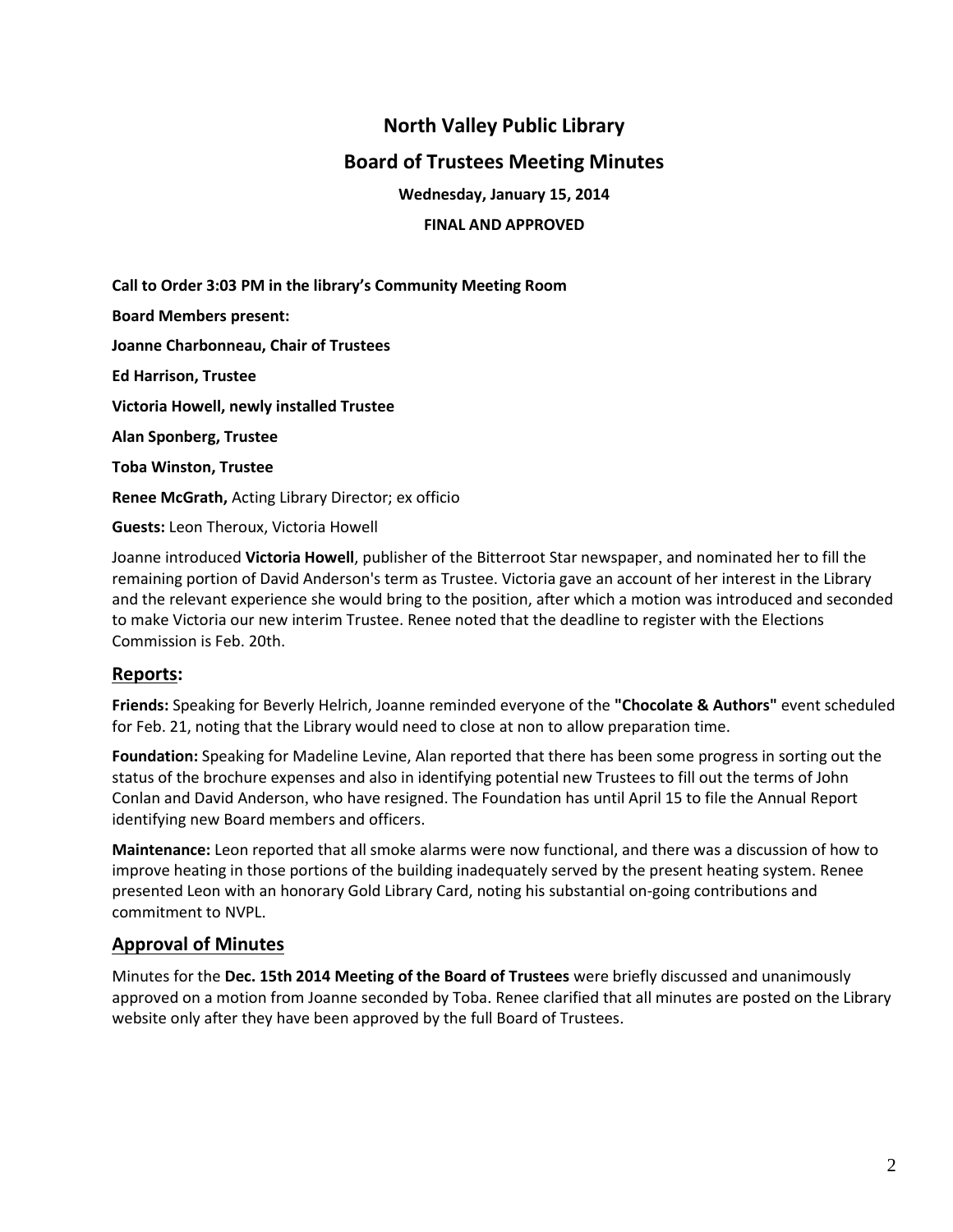# **Approval of Finances**

Renee summarized the current financial status as presented in her written Director's Report, noting that the decision of the State to provide funds for the County Finance Office to provide an emergency interim payment to cover the County Treasurer's overdue mill levy disbursement to the Library brings our current tax disbursements to 60% of the total anticipated for this fiscal year. Normally the December tax drop would have brought us to 50% of total annual taxes received, so Renee thought we were in good shape, adding that with that payment, the Library has sufficient reserves to cover budgeted expenses through the end of the fiscal year. Renee also explained the over-budget expenditures on two lines were the result of one-time replacement costs and were offset by the fact that all other expenditures were under budget.

Ed noted that the additional heating expenses noted in Renee's report reflects the decision to have the Library open six days a week and suggested it was too soon to judge the degree of savings introduced by the new insulation recently installed.

Ed also registered a concern that the Library was carrying too large an operating reserve and that it would be appropriate to use those funds to pay down the all loans and mortgages. In the ensuing discussion, we agreed that we needed to maintain the reserve until the current uncertainty regarding the timeliness of the County Treasurer's tax drops is resolved.

Joanne moved that we set as our first priority for surplus reserve funds remaining at the end of the fiscal year go to pay off the architect's bill and then to pay down the mortgage. Seconded by Toba and **approved unanimously**.

**Director's Financial Report was unanimously approved**.

# **Old Business**

**Director's Report:** accepted unanimously with no further discussion.

**Board Member Recruitment:** With Victoria Howell now approved as Trustee our Board is again complete. Joanne reported on a meeting with Mayor Mim Mack and additional efforts to enhance our community relations.

**Revision of Internet Use and Safety Policy:** Renee's draft revision of the Library's Internet Use Policy to add a pornography block as required by the Children's Internet Protection Act was discussed and **unanimously approved** along with some additional minor changes and clarifications on a motion from Joanne seconded by Alan.

**Background Checks:** Following on from discussion at the last meeting, Joanne presented a motion, seconded by Ed, that the Library **institute a background check for all new hires effectively immediately** and that the Library's Hiring Policy and Procedures be modified accordingly. **Approved unanimously.**